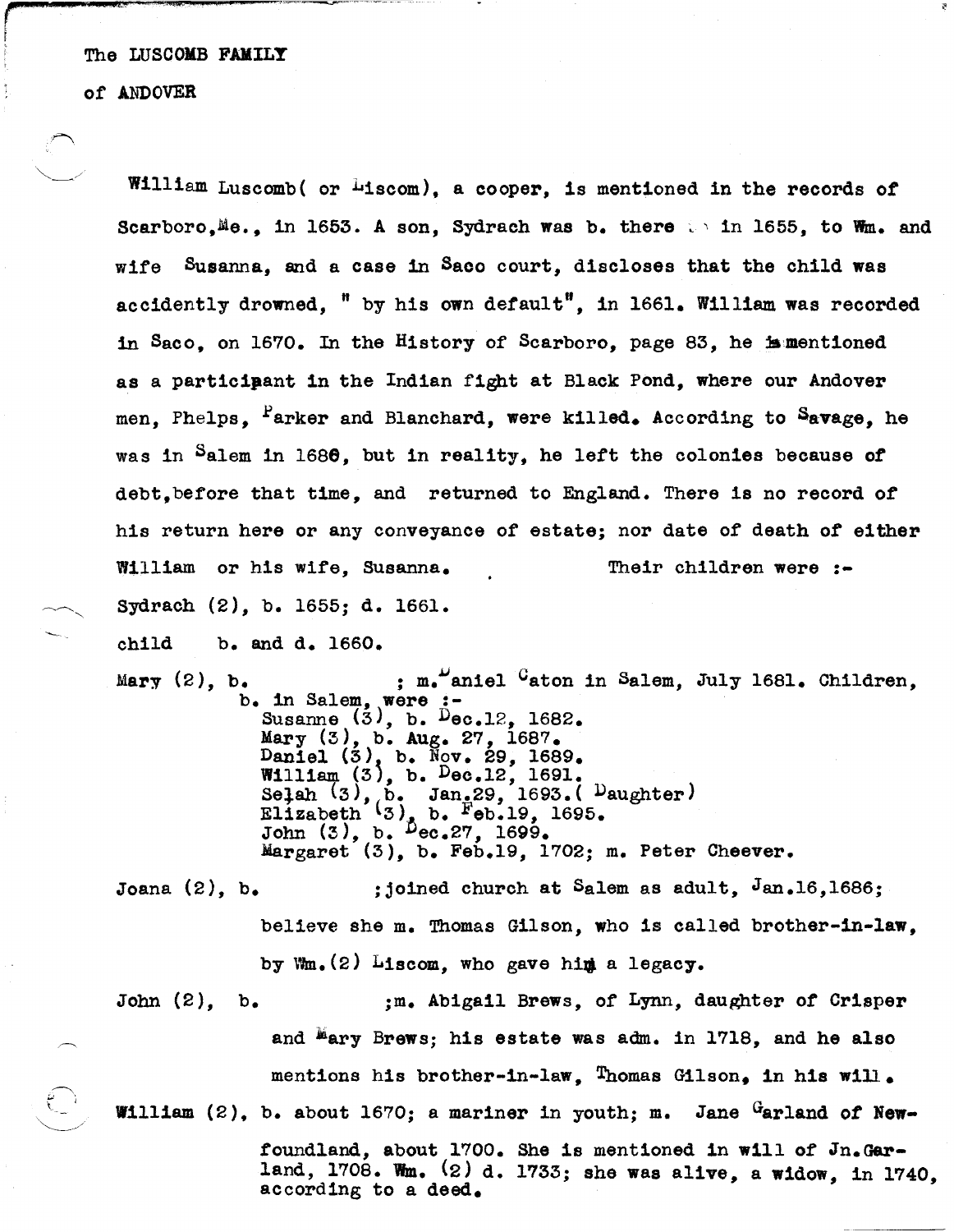$\sim$   $\sim$ 

John (2) Liscom ( Wm.  $(1)$  and wife, Abigail Brews, had :-

Samuel  $(3)$ , b. Sept. 11, 1693; a locksmith; lived in  $S$ alem; m. lst., Elizabeth Beale of Marblehead, daughter of  $W_m$ . 2) Beale and wife, Elizabeth,  $(\mathbf{W}\mathbf{m} \cdot (1)$  and Martha B.) on Jan. 20, 1716; she was b. 1696: he m. 2nd., Mary Stacy, April 17,1746; he d. 1751.

William (2) Liscom ( Wm. (1) and wife, Jane Garland, had :-

- Mary  $(3)$ , b. May 7, 1700; m. John Mugford, Mar. 9, 1722. Children were:- $(4)$ , b. Nov. 8,1722. John (**4)**, b.July 26, 1726.<br>James (4), b. ", a twin.
- John  $(3)$ , b. Oct. 23, 1702; m. Mary Earle,  $Dec.13, 1723$ ; she was b. in Boston, 1705, daughter of Samuel Earle and w. Mary (Pacon) Candage. He was a sea capt. of Newport, 1740. His death not known: estate was sold to relatives, 1740.

Frances (3), b. Oct.14,1706; d. Sept. 18, 1707. Jane  $(3)$ , b. Oct.14, 1707; she probably m. Samuel Bridges, 1730. William  $(3)$ , b.  $F_{\text{eb}}$ . 25, 1710; d.  $M_{\text{arch}}$  5, 1710. Sarah (3), b. Aug. 8, 1712; d. Oct. 8, 1714. William (3) 2nd., b. Mar.17, 1716;m. Nov. 16,1740, Sarah <sup>H</sup>enderson, dau. of Peter Henderson and w. Elizabeth Beadle . He d. insolvent;

est. adm. July 1783.

Samuel (3) Liscom ( John (2) Wm. (1) and wife, Elizabeth Beale, had:-William  $(4)$ , b. Nov. 1, 1716; not named in father's will.

Elizabeth  $(4)$ , b. Aug. 12, 1718; m. Benjamin Abbott of Salem, Oct.9,1740; named in will.  $(4$  found no trace of relatives or children of Benj.  $'s$ .)

Martha  $(4)$ , b. Aug.9, 1721; m. <sup>B</sup>enj. Tyler, Oct.19, 1740; she is not in father's will and may have d. childless before 1751.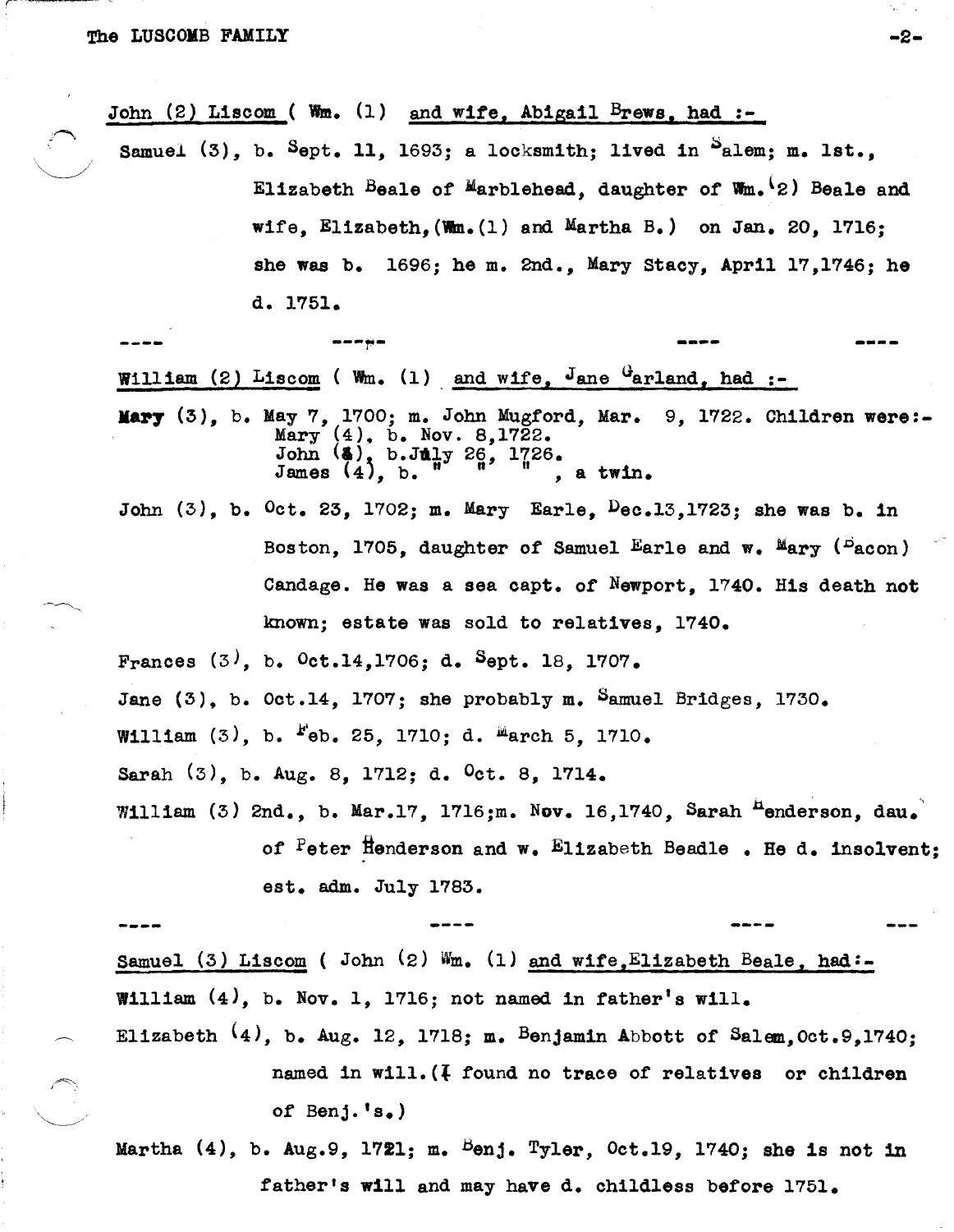.~.

Children of Samuel (3) Liscom and wife, Elizabeth Beale, (  $cont.$ ) :-

- Samuel (4), b. Aug. 9, 1722 ; he was a gunsmith of Salem; m. lst., Nov.19, 1744, Harriet Ashby, daughter of Jonathan Ashby and w. Jemima  $F_{\text{elt}}$ : she was bapt.  $\frac{m}{2}$ 30, 1725. He m. 2nd., widow Lydia (Begoe) Neal, Aug. 20, 1752. She was dau.of Francis Begoe and w. Lydia; bapt. Dec.3l, 1727. His will was probated July 11, 1781.He was called clockmaker. Lydia outlived him.
- Thomas  $(4)$ , b. March 21, 1725; m. Miriam Dike, May 29, 1747; she was of Dunstan, according to Driver Family genealogy. Thos. was named in father's will, 1751.

John (3) Liscom ( $Wm.$  (2-1) and wife, Mary Earle, had:-

John (4), b. Oct. 20, 1724; bapt. in Salem, 1726.( Kot certain whether he was drowmed with his father, while sailing from Newport. before  $1740$ , or was the John Liscom who m. Hachel Day of Gloucester.

**------ \_ ... \_--**

Samuel (4), bapt. July 31, 1726; no further trace certain.

Mary (4), bapt. Aug. 25, l72S; alive 1740.

Jane (4), bapt. Jan.l?, 1730; alive 1740.

Richard (4), bapt. in Salem, July 26, 1732 by Mr. Plant of <sup>M</sup>arblehead, and recorded in Marbelhead church as son of  $C_{\text{apt.}}$  John. He m. Martha Liscom, July 5, 1776; she was dau. of <sup>S</sup>amuel and Lydia( $Begoe$ ); b. 1758; she d. 1788. He m. 2nd.,  $D$ eliverance Curtis of Marblehead, Jan.31, 1789. He d.about 1808. Deliverance m. 2nd., Abner <sup>R</sup>aymond of Beverly, Sept.28,1819.

 $A_{\text{e}}$ becca (4), b. 1734; perhaps in Newport; alive 1740, when she, with Beh (4) b. the rest of the family were warned out, after father's death, ; m. Mary Liscom, July 5, 1783; she was

dau.of  $\text{Sam}(4)$  Liscom and w. Lydia Begoe.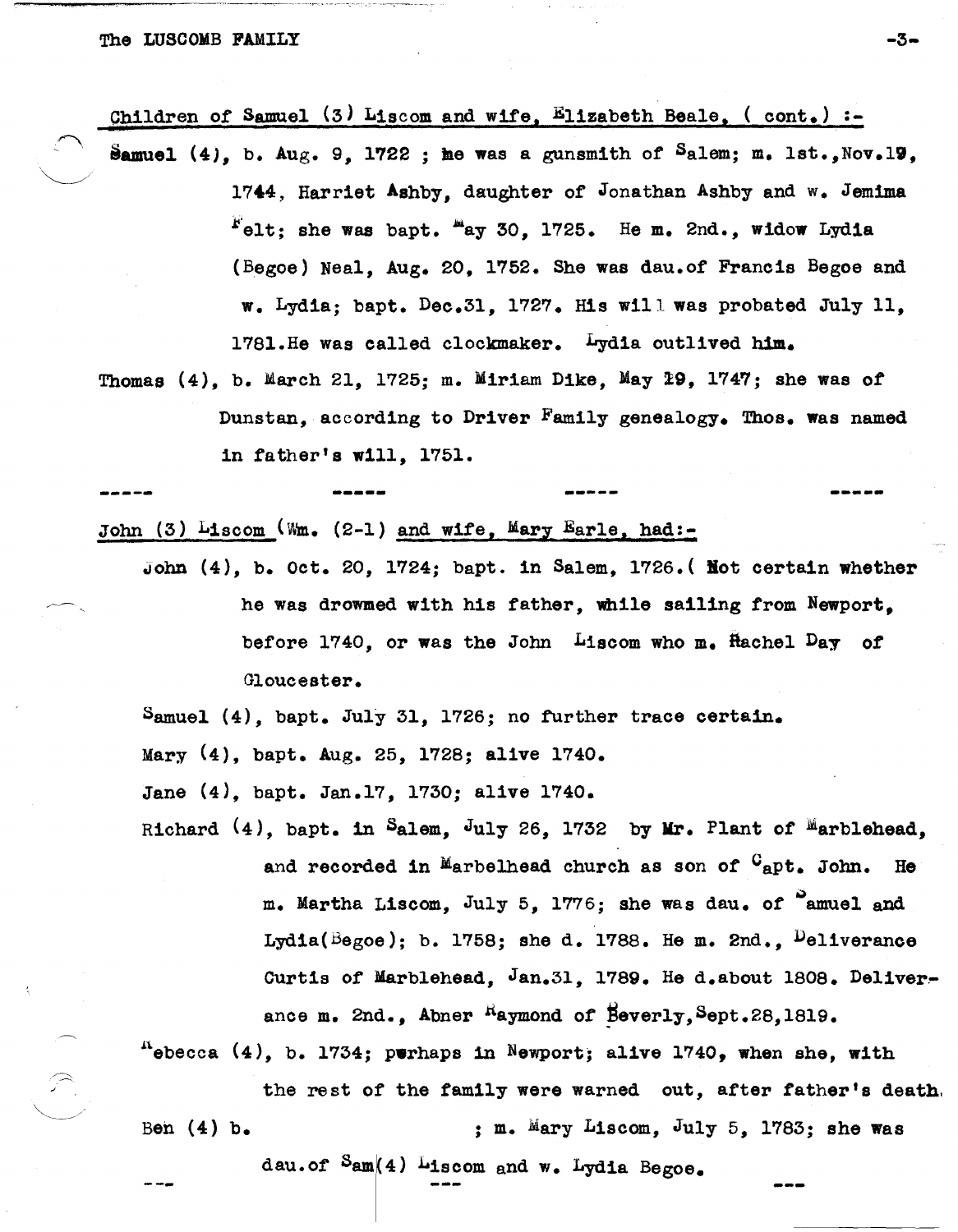| William (3) Liscom (Wm. (2-1) and wife, Sarah Henderson, had:-         |
|------------------------------------------------------------------------|
| William (4), b. about 1741; with Miles Ward and David "elt, adm. his   |
| father's estate, July 1783. He m. Susan Cooke, Jan.10, 1773;           |
| he d. April 10, 1827. (Did he m. 1st., Ann Henry, Dec. 8, 1764,        |
| and have :- Wm. $(5)$<br>Molly $(5)$ ? See Essex Coll. Freemen Record. |
| ; may have m. Sen Landers, Feb.11, 1762.<br>Sarah $(4)$                |
| : " " m. Thos. Marston of Marblehead, June 18,<br>Elizabeth $(4)$      |
| 1764.                                                                  |
| Abigail $(4)$ , b.<br>; m. Robert Leach, Nov. 29,1770.                 |
| Love $(4)$ , b.<br>; m. John Herron, Sept. 20, 1770.                   |

Jane  $(4)$  b. ; m. Jonathan Johnson of Kittery,  $^{\mu}$ e., Aug.7,1766.

Samuel (4) Liscom ( Sam(3) Jn. (2) Wm. (1) and whfe,  $\frac{\text{Harrlet Ashby}}{\text{hstrlet Ashby}}$ , had: samuel(5), b. about 1745 ; m. Anne Hibbert of  $D$ anvers, Feb.27, 1774; he was then a mariner; more data uncertain.

William  $(5)$ , bpt.Sept.25,1746; alive 1802 at adm. of father's estate. Elizabeth(5), bapt. 1746 with brother  $W_{m}$ : m. a Howard.

Hannah  $(5)$ , b. June 3,1750; m. Jonathan Ropes of Epping, N.H.,  $Dec.23.1770.$ 

## by 2nd wife, Lydia Begoe:-

Martha (5), b. 1758; d. 1788; she m. Richard Luscomb, July 1776.

Mary  $(5)$ , b.<br>Henry  $(5)$ , b. Mary (5), ; m. Ben Liscom, 1783.<br>Henry (5), b. ; m. Mary (Mugford)Gray; mentioned in father's will. married Dec.1, 1784; she d. at 78, Oct.1840; buried in Henry's lot.

Richard (4) Liscom (John (3)Wm. (2)(1) and wife, Martha Liscom, had: $sumuel(5)$ , b. 1777-8; a cordwainer; m. in Andover,  $Dec.30$ , 1800,Jerusha Trow, dau.of Jn. Trow and w. Hannah Dodge. He d. in "ethuen at 49, Aug.8, 1826. She d. July 1859, aged 77.

-4-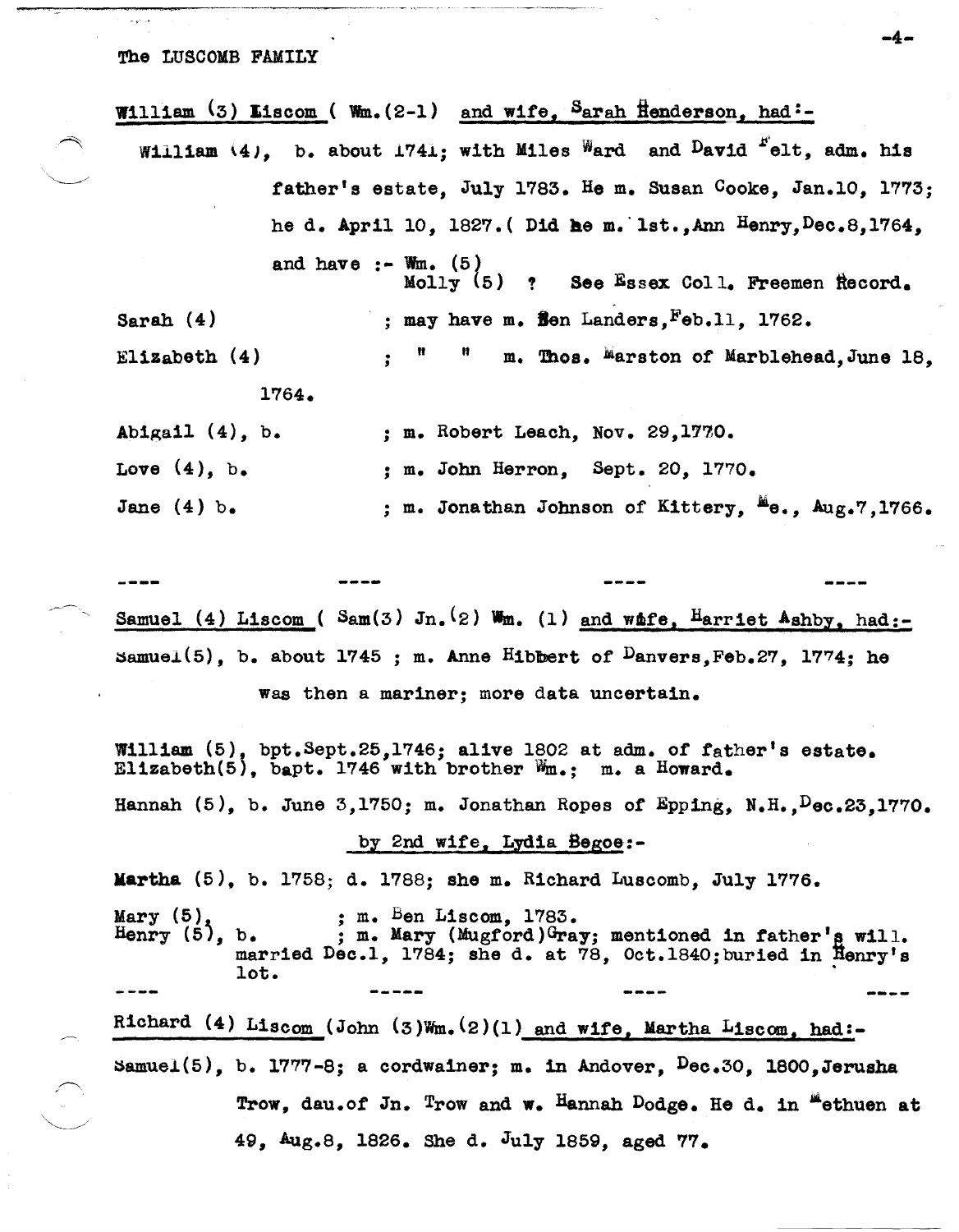#### The LUSCOMB FAMILY

Children of Richard  $(4)$  Luscomb and 1st wife, Martha  $\mu$ iscom, ( cont. ):- $\texttt{Henry}(5)$ , b. Apr. 23, 1781; m. 1st., Hannah Johnson of Andover, July 3,

1800: they were divorced. Had children :- $\overline{\text{Henry}}(6)$ , b. July 14, 1800; hotel owner in N.Y. Mary  $(6)$ , b. Aug. 27, 1801;m.Dan'l Kelly of Tewksbury, Apr.  $22, 1819.$   $22, 1819.$   $\text{Mary (5) m. 2nd.}$  Mary Barret of Balston Spa, N.Y.:6  $\text{ch.}$ she d. in  $a_{\text{alem}}$ , 1863, aged 76.

Sally  $(5)$ , b. about 1782; m. Joseph Wiggins, Jr.,  $Pec.23$ , 1810.

Martha  $(5)$ , b. about 1784; m. Robert Smith, Dec.21, 1806; m. 2nd., <sup>B</sup>en Young, before 1812.

## by 2nd wife, Deliverance Curtis:-

ricnard  $(5)$ , b. late in 1789; m. lst., Rhoda Noyes of Andover, Apr.2,1812; she was dau. of Aaron  $\{5\}$  Noyes and w. Phebe Morse; b. in Methuen. Dec.13. 1789; she d. July 10, 1832; he m. 2nd., widow,  $\overline{A}$ . Lydia<sup> $\ddot{=}$ </sup> ( <code>Poor</code>) Symonds, Nov. 29, 1832. Richard d. in Lawrence, Oct.l, 1856 ; she d. Feb.25,1887. ( She was widow of Solomon

Symonds, whom she m. Feb.14,1815;he d. <sup>Ma</sup>ay 25,1832.)She was dau.<br>of Jn. Poor and w. Chloe Lovejoy; b. May 17, 1796. of Jn. Poor and w. Chloe Lovejoy; b. May 17, 1796. Hannah (5), b. after 1790; m. in Andover, Dan1el Trow of Andover. He was

b. 1777, son of  $\mathbf{u}_n$ . Trow and w. Hannah  $\mathbf{Dodge}$ , of  $\mathbf{geverly}$ .

**----** --- Henry(5) Luscomb(Sam(4-3)Jn.(2) Wm.(1) and wife, Mary Migford, had:-Henry(6), b. April 13, 1785; m. Mary Balch of Topsfield, daughter of David Balch and w. Sally. She was b. 1793; she d. Jan.7,1861; he d. Dec.ll, 1861. He was a master mariner, employed 34 years by Joseph Peabody.

---

-5-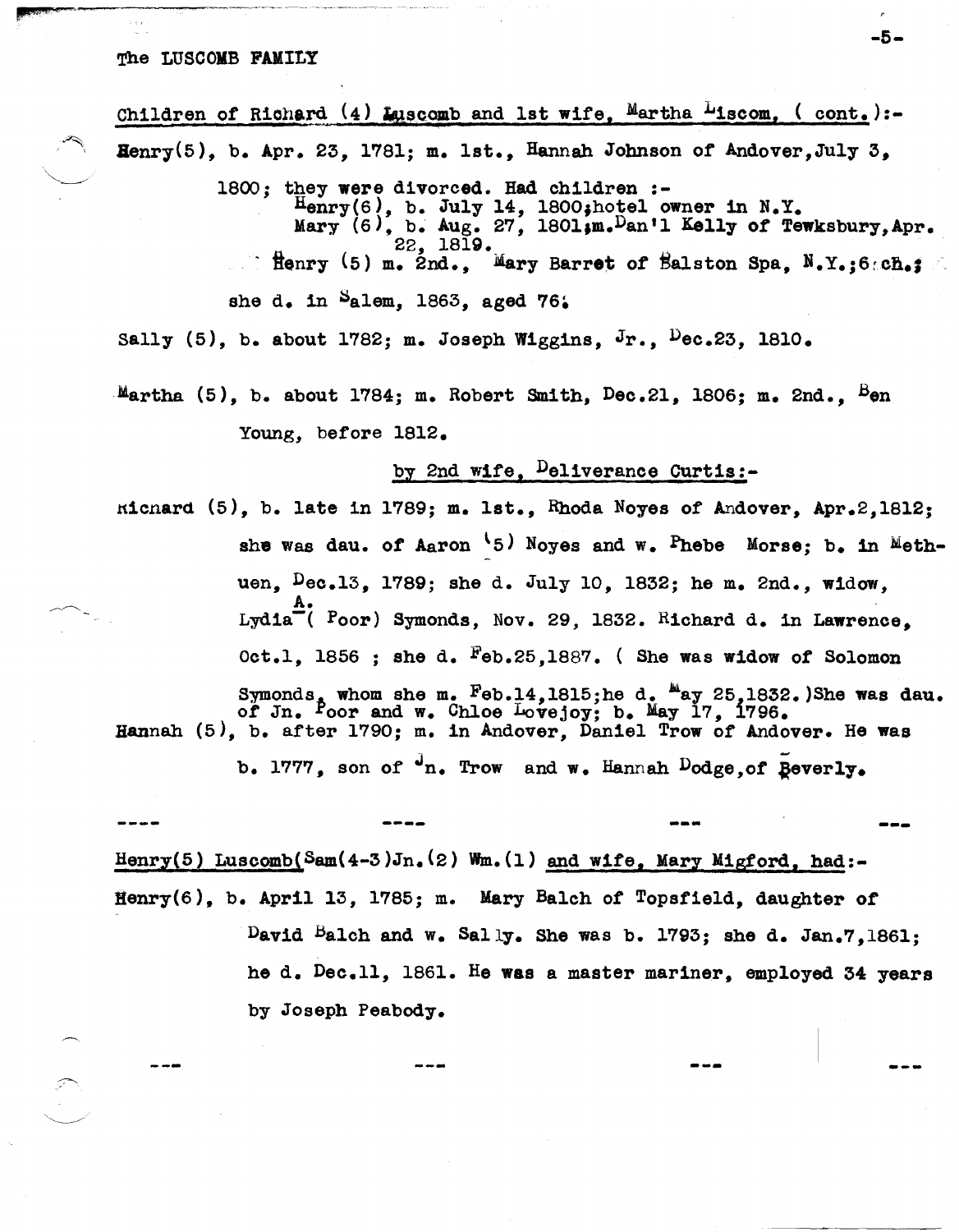### The LUSCOMB FAMILY

் உடல்கள் இன்படையில்

Samuel (5) Luscomb(Rich.(4)Jn.(3)Wm.(2-1) and wife, Jerusha Trow, had:-

, .

Martha(6), b.  $^5$ ept. 19, 1801, in Frye Village; m. Osgood Barnard, int. in Methuen, Feb.12, 1824.

ಕ ಗಡೆದು

내용자

-6-

**CARD CROSSED** 

Sally  $(6)$ , b. Mar.13, 1804; m. John White of Methuen and  $^S$ alem; had 1 chlld that d.y.

Lucy Trow  $(6)$ , b. Nov. 3, 1806; m. Jonathan Davis, son of Morse Davis of Methuen; lived in N.Y. state and later in Salem; no ch.

Susannah  $(6)$ , b. May 31, 1809; m. George F. Conant of **Somerville, Mass.**  $\mathcal{L}_{\text{evo}}$ . H.  $(\gamma)$ , b. ; m. Martha--; res.No.Cambridge. John Francis<sup>(7)</sup>, b. ; m. Sarah Tuttle of Boston.

Daniel Trow  $(6)$ , b. June 10, 1811; d.y.

- Louisa (6), b. Jan.1S, lS13; m. John E. Fowler of Stansted, Canada;res. Methuen, Oanada, Lowell.
- Samuel (6), b. Aug.18, 1815; m. Hanna  $B$ aldwin of  $M$ ethuen or  $S$ alem, N.H. had 1 child  $-$  d.y. Res. "ethuen.
- William J. (6), b. Dec.24, 1817; m. Julia Wheeler of Salem, Mass;res. in Salem; had:- William $(7)$ , b. about 1853.

Harriet (6), b. Sept.1, 1820;  $f_{\text{em}}$ ily then lived in Deacon Mooar's house; later they moved to Methuen, and Harriet m. there, Martin Fitz; res. Lowell; had 5 children:-Harriet L.  $(7)$ , b.-George (7) Frank  $(7)$ Jerome(7)<br>Maria (7)

Samuel(5) Luscomb,(above) Came to Andover about 1800. He lived for a time with Daniel Trow, on his place, and then built the house on Lowell St., which Deacon Nathan Mooar held so long. After the children were born the Luscombs moved to "ethuen and sold their home to W. Abbott.Deacon Mooar got the home from Abbott. A hidley lived there in 1864.

**-----**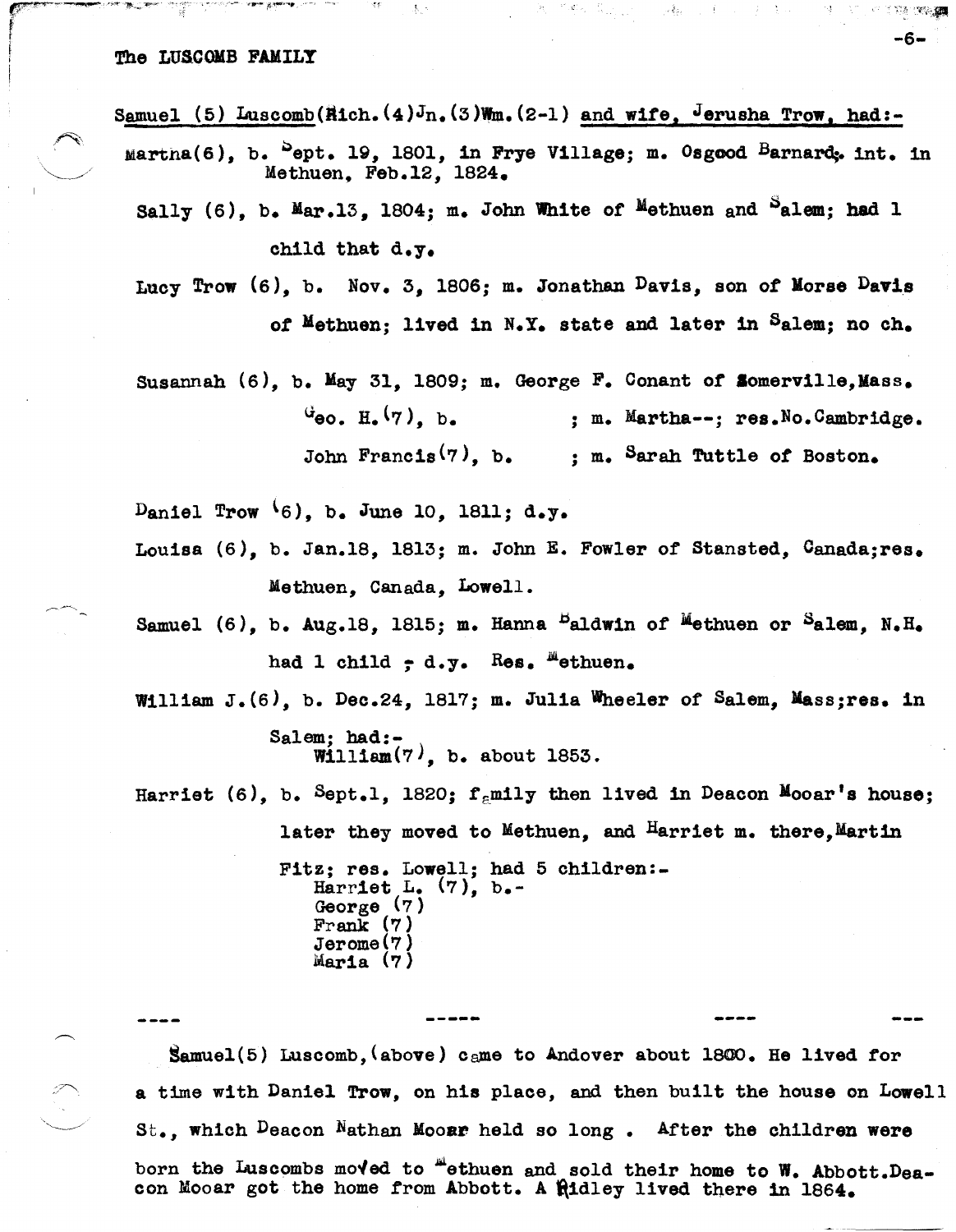Henry(5) Luscomb(Rich. $(4)$ Jn.(3)Wm.(2-1) and 2nd.wife. Mary Barrett:-Henry  $(6)$ , b. in Salem; nicknamed " Toots"; he prob. m. Sarah A. Eastman, Oct.18, 1834. Susanna  $(6)$ , b. Charles (6) George (6), b. ; m. a doctor. ; maybe the one m. to Mary C. Call, "ay  $14,1841$ . William H.  $(6)$ , b. in Balston Spa, N.Y., about 1805;a portrait painter;  $m.$  Mary Ann Gilman, May 22, 1823; d. at  $a$ lem, Mass., Nov.17, 1866. Joseph  $(6)$ , b.  $\qquad \qquad ;$  m. Lucy Ann  $\mu$ aniels,Nov.3, 1833; he was a sea capt. Had:- Charles (7)  $W1111$  am  $(7)$ Abraham (7). --- Richard(5) Luscomb(Rich. 4)Jn. (3) Wm.  $(2-1)$  and wife, Rhoda Noyes:-Phebe M.  $(6)$ , b. Oct.6, 1812; m. Gideon Ford Frye, Sept. 27, 1838. (Town  $S$ ept.30,1849,  $q_i$ dwn says **Sept.** 25.) She d./leaving 1 son. (He was son of Theophilus Frye, Jr., and w. Fanny Chandler. He m. 2nd., widow Laurette Sears of Lawrence. Phebe left:-<br>M.  $G_{\text{ates}}(7)$ ; Col. of N.H. Militia Coi. of  $N.H.$  Militia; res. Derry; he d. Nov.1894; left widow and 2 children. She was Sarah Rowe of Windham. Aaron Noyes  $(6)$ , b. Jan.1, 1815; m. Margaret Grant,  $0ct.24$ , 1839; she was b. in Greenfield, N.H.,July 26, l8l8,dau. of C. Grant; they had :- Aaron Edward  $(7)$ , b.July 25, 1840; was in Civil War;lost an arm at Washington, June 22,  $1864$ <sub>2</sub>m. Reddie Winning.  $\texttt{Margaret Ann(7), b. May 29, 1843.}$ arah J.  $(7)$ ,  $\beta$ . Oct.6, 1846. Charles Grant  $(7)$ , b. April 6, 1850.  $M_{\text{ary}}$  Ballard  $(9)$ , b. Dec.4, 1856. Hannah Curtis $(6)$ , b.<sup>J</sup>an.8,1817;m. Joseph Warren Bruce of <sup>W</sup>atertown; she m. 2nd., Aaron Sawyer, a widower with grown children. She womed a house near Biddeford Sta. and the beach;he d. about 1890.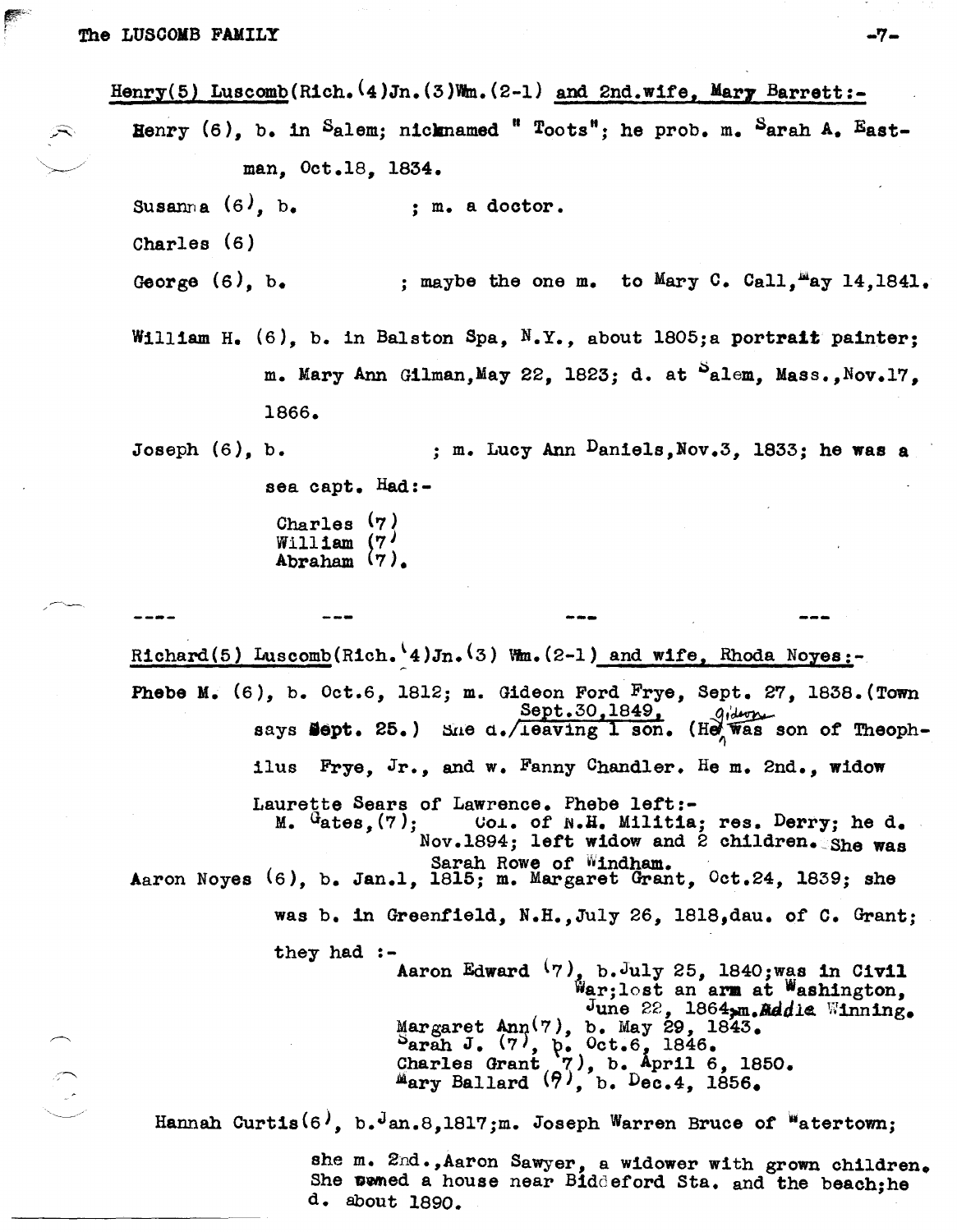| Children of Richard(5) Luscomb and wife, Rhoda Noyes, (cont.) :-               |
|--------------------------------------------------------------------------------|
| Lydia Osgood. (6). b. Feb.6, 1819; d. Sept.29,1820.                            |
| Lydia $(6)$ , 2nd., b. $0ct.6$ , 1821; m. Henry Russell Abbott, Sept. 2, 1843; |
| she d. in Lawrence. 1853 at 32. She left 3 children:-                          |
|                                                                                |

Charlotte  $H$ elen  $(7)$ Hanna Frances (7)

: .....

Henry Granville (7).

Rhoda Jane  $(6)$ , b. Feb.26, 1824; m. Wm.  $^{H}$ enry Foster; lived on Salem St.,south *or* Seminary; he was a printer, and foreman ror Draper.

Richard Warren  $(6)$ , b. March 29, 1826; d.  $Pec.17$ , 1826.

Eliza Osgood  $(6)$ , b.  $0$ ct.14, 1827; was adopted by Nathan Johnson, a relative *or* her mother's; went to Missouri and Emporia,

Kan.,m. a Mr. Hamilton of <sup>J</sup>ersey Co., Ill.

Jonathan Noyes  $(6)$ , b.May 10, 1830; changed his name to John L. Noyes;

m. Lucinda Pebbles in Salem or Lowell and deserted her

and child; he lived in Boston; d. in Chelsea.Feb.5.1897.

by 2nd Wife, Lydia A. Poor:-

Susan  $(6)$ , b. $1632$ ; u. May 23,1839. (Called son, in Town records.)

Richard  $(6)$ , b. Jan.24, 1835 in West Andover; called Warren; went to

Folsom, Ca1.,1886; no more.

William  $(6)$ , b. Jan.15, 1837; m. Sarah Jane Stevens.

------( Mrs. Hannah Curtis Sawyer(see p. 7) of South Hollig, Me., who was then 84 years old, wrote on  $\text{Dec.23}$ , 1900 to Charlotte  $\text{Helen }$ Abbott. In the letter she says, in part:

" I remember when my grandfather died.  $T$ ather(Richard(4)- went down to Salem and Was going over to Marblehead to see grandfather that same night. Uncle  $^{H}$ enry told him to wait until morning as he had seen) and he would go over with him, and that the old man was as well as usual as he had been with him that afternoon.  $F_{ath}$ . er stayed in alem and in the morning, about 7 o'clock, he said that his chamber door opened and he saw grandfather come into the room. He sprang up to shake hands with him- and then grandfather was gone. He told uncle Henry that their father was dead and on going to "arblehead they learned that he had fallen from his chair and died just when father saw him. My father had second sight. "  $My$  father had second sight. "

-8-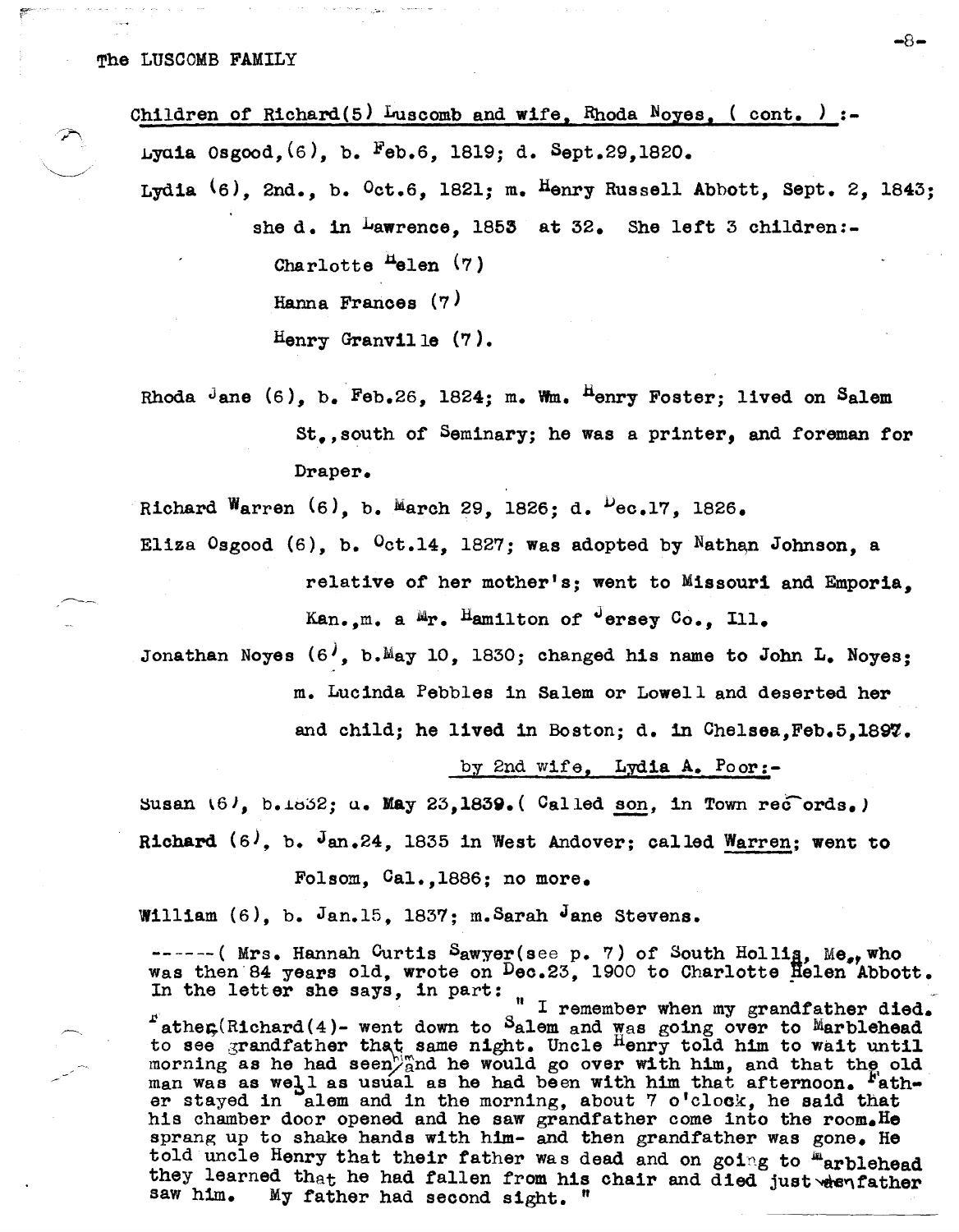A.Edward(7) Euscomb(Aaron Noyes(6)<sup>R</sup>ich.(5) and 1st wife, Addie Winning:uaughter(8) Alice ; m. H. Bruce; 2nd cousin to her sister's husband. daughter (8) Annie: m. W. "

> After their mother's death, the girls went to live with<br>their mother's uncle, old Parker Winning, over on one of the old Blanchard farms in the Osgood District.<br>They married sons of 'eorge Bruce, and went to Maine;<br>lived 3 mi. from So. Hollis. Each had a daughter. by 2nd wife, he had:-

margaret Ann, (8), b. May 29, 1843; unm.; lived in Lawrence. 1909. Sarah Julia  $(8)$ , b. Oct.6, 1846; m. a Mr. Sommersgill; lived in Law-

rence and No.Andover; d. Aug.9, 1918.

Charles Grant  $(7)$ .  $(?)$ 

William(6) Luscomb(Rich.(5)(4)Jn.(3) Wm.(2-1) and wife, Sara Stevens:-

W. Warren  $(7)$ , b. April 18, 1862.

George Edward  $(7)$ , b. June 1, 1866.

Andrew Abbott  $(7)$ , b.  $Feb.9$ , 1869.

Samuel Tilden  $(7)$ , b. Nov. 14, 1876.

Data  $: -$ 

Samuel (5) Luscomb, who married Terusha Trow, was taxed 33¢ in West Andover, in 1798. His brother, Richard, who came here with him, was assessed  $60\ell$  in 1811. Henry, a third brother, was also

here in 1800. Their parents remained on the old farm in Salem.<br>Samuel was not on the Tax List in 1800, but was listed in 1801on East side of Shawshin River, over in town. In 1804, he was back on the West side of the river. Richard was off the list from 1811 to 1815, and tradition has it that he was in the navy, during the  $M_{\rm}$  of 1812.

In 1804, Samuel Luscomb sold to Herman Abbott, a pasture and tillage, 3 1/4 acres, with buildings, on the West corner of the road from Joshua Chandler's to South Meeting House; bounded on South by road to <sup>J</sup>eduthan Abbott's; a Ridge to N. and  $N_cW$ ; land ran NE along Ridge 59 rds,, to Abbott's field on road from Herman Abbott's to So.<br>Meeting House. I It was between <sup>G</sup>\*psy Road to the village and the road from Nathan Moore's place to town.)

(Mark Newman: Zebadia Abbott, witnesses.)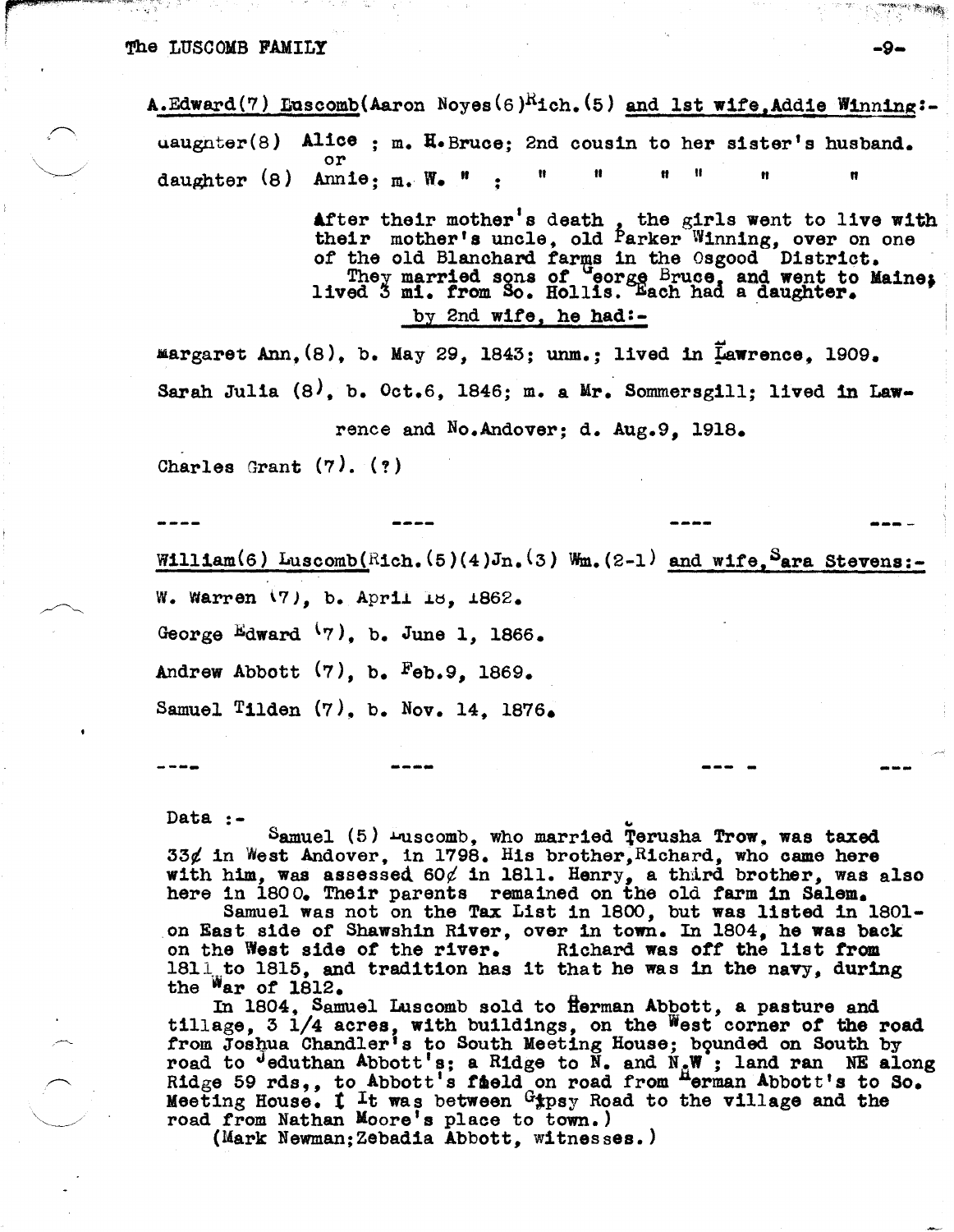#### The LUSCOMB FAMILY

DATA:-

 $\bigodot$ 

1805.. Richard Trow, brother-in-law of Samuel Luscomb, sola to Samuel, -who is recorded as cordwainer, - for  $\frac{6}{7}$  31.90, a pasture in Andover near John Chandler's. Richard and his wife, Sarah, sign.<br>Josiah Batchelder and Whm. Dodge, witnesses.

 $\mathcal{L}^{\mathcal{A}}(V^{*},\mathcal{C}^{*},\mathcal{C}^{*},\mathcal{C}^{*},\mathcal{C}^{*},\mathcal{C}^{*},\mathcal{C}^{*},\mathcal{C}^{*},\mathcal{C}^{*},\mathcal{C}^{*},\mathcal{C}^{*},\mathcal{C}^{*},\mathcal{C}^{*},\mathcal{C}^{*},\mathcal{C}^{*},\mathcal{C}^{*},\mathcal{C}^{*},\mathcal{C}^{*},\mathcal{C}^{*},\mathcal{C}^{*},\mathcal{C}^{*},\mathcal{C}^{*},\mathcal{C}^{*},\mathcal{$ 

 $-10-$ 

**-.. -...** 

- 1808... Hichard frow sold to Sam Luscomb, a pasture of 3 1/2 acres on the road from Luscomb's to So. Megting House, near top of the Ridge, so called", by Capt. eduthan Abbott's land. Joshua and Debora Holt, witnesses.
- 1816... John Trow of Hopkinton, N.H., gentleman; Dudley Trow of Hopkinton, cordwainer; Richard Trow of Concord, N.H., carpenter; Hopkinton, cordwainer; Richard <sup>T</sup>row of Concord, N.H., carpenter; Chas. Trow, yeoman; Samuel Liscomb, cordwainer and wife, Jerusha(Trow); Daniel Merrill, yeoman, and wife, Sarah,- all of Andover; Thos. Pearson of Wilmington and wife, Lucy-- sell for  $$2830.00$  to Daniel Trow, mason, 2 parcels near Blanchard's Pond, so called. The first- 100 acres and buildings; Andrew eters on bounds, Joshua Phelps, the road,-Joseph Burt to Pond, by mouth of Rik's Brook, Tom Boynton, S. Cochrane and Pond Brook. The 2nd lot of 14 acres near John Trow, Col. David Wood's meadow, Cochrane and Capt. Nath'l Bailey's meadow.

John and Joshua Moore, witness.

1816.... Daniel Trow sold farm to Dan Merrill for \$ 2000.00<br>1817.... Simeon Stevens sold to Richard Luscomb of Andover, cord-. Simson Stevens sold to "lichard Luscomo of Andover, cord-<br>wainer, for  $\mathbf{\hat{v}}$  164.00, a woodlot on N.E. side the road from Joshua Chandler's to Capt. Jonathan Abbott's- 7 acres. The road from Isasc Phelps to John Poor was N.E. of it; Dr. Kittredge, S.E.;Aaron Noyes' land adjoined.<br>Joseph and Dorcas Chandler, witnesses.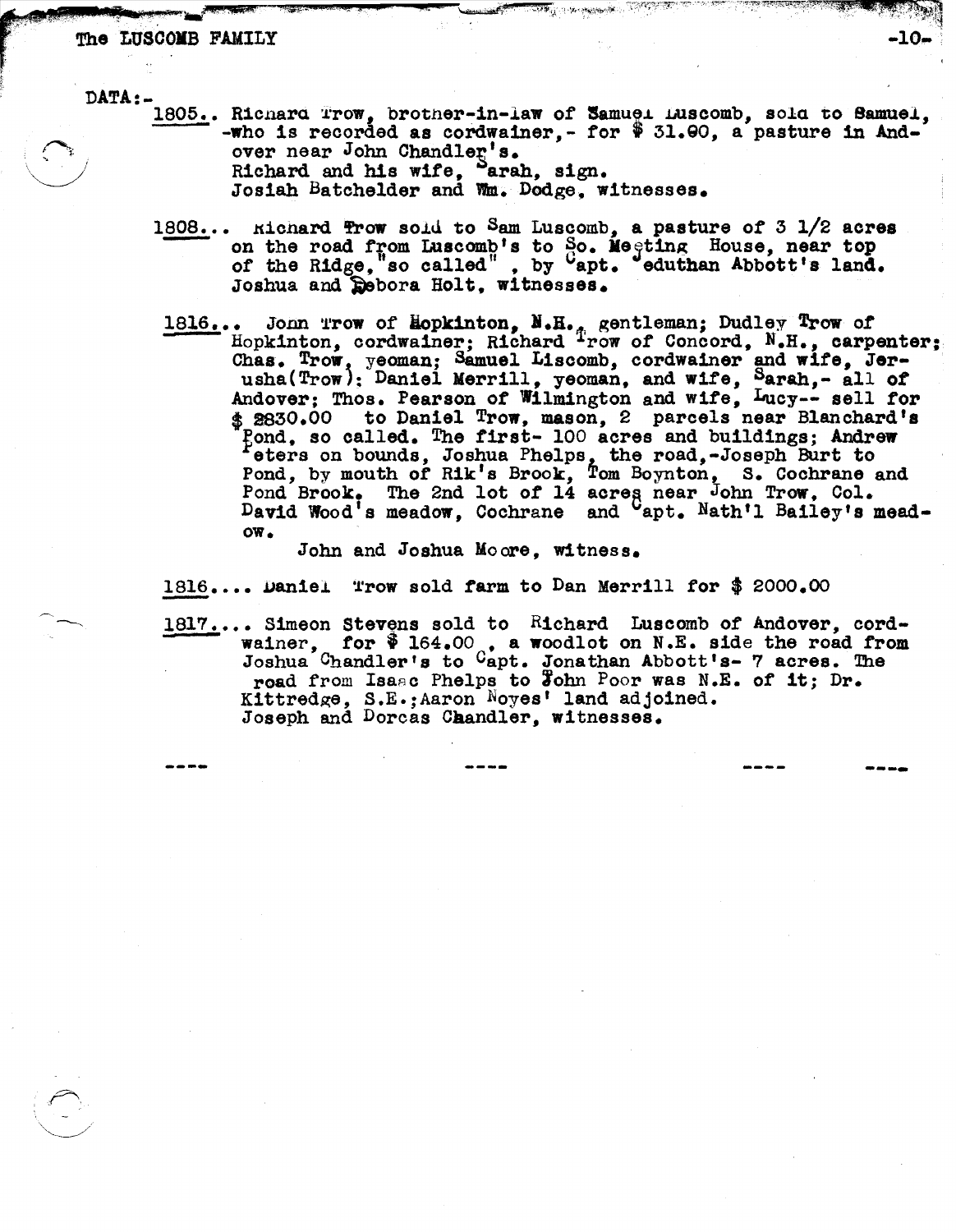| INDEX                                                                                                         |                                                                                          |
|---------------------------------------------------------------------------------------------------------------|------------------------------------------------------------------------------------------|
| LUSCOMB FAMILY                                                                                                |                                                                                          |
|                                                                                                               | $\frac{H}{\sqrt{2}}$                                                                     |
| Abbott, fonjamin2<br>Ashby, Henry Russell 8                                                                   | Hamilton, $\mathbb{E}e$ . 8<br>Henderson, Sarah $\ldots \ldots \ldots 2 \ldots \ldots 4$ |
| $B_{-}$                                                                                                       |                                                                                          |
| Balch, $\texttt{Mary}$ 5<br>Baldwin, Mannah 6<br>Barnard, $0$ sgood 6                                         | Howard, $M_{\Gamma}$ . 4                                                                 |
| Barret, Mary $\ldots \ldots 5 \ldots \ldots \ldots \ldots$<br>Beale, <i>Elizabeth</i> 23<br>Brews, Abigail l2 |                                                                                          |
| Bridges, Samuel 2<br>Bruce, Joseph Warren 7                                                                   | J                                                                                        |
| $\frac{1}{2}$ W. 9                                                                                            | K                                                                                        |
| Caton, Daniel1                                                                                                | Kelly, Daniel 5                                                                          |
| Cheever, $P$ eter 1<br>Conant, George F. 6<br>Curtis, Peliverance 35<br>Cooke, Susan 4                        | $\frac{1}{\sqrt{2}}$<br>Landers, Ben 4<br>Leach, $Kobert$ 4                              |
|                                                                                                               | $Liscom, Ben \ldots \ldots \ldots \ldots \ldots$<br>$\frac{11}{2}$ , Martha345<br>Ħ.,    |
| Daniel, Lucy Ann   7<br>Davis, Jonathan 6<br>Day, Rachel $\ldots \ldots$                                      | fuscomb, Richard 4                                                                       |
| Deeds $\ldots$ 910<br>$Dike$ , $Miniam$ 3                                                                     | Marston, Thomas<br>. . <i>.</i> 4                                                        |
| $\mathbf{E}$                                                                                                  | $\frac{N}{N}$                                                                            |
| Earle, $Many$ 23<br>Eastman, Sarah A. 7                                                                       | Neale, Lydia (Begoe) $\ldots \ldots \ldots$                                              |
| $\mathbf{F}$                                                                                                  |                                                                                          |
| Foster, Wm. Henry  8<br>Fowler, ohn E.  6<br>$\mathrm{Frye}_{1}$ , <sup>G</sup> ideon Ford  7                 | Peebles, <sup>incinda</sup> 8<br>$\mathbb{R}$                                            |
| Garland, Jane $\ldots \ldots \ldots 1 \ldots \ldots 2$                                                        |                                                                                          |
| Gilson, Thomas 1<br>Grant, Margaret 7                                                                         | $\frac{S}{1}$                                                                            |
| $G_{\textbf{ray}}$ , Mary ( $\text{Mugford}$ )45                                                              |                                                                                          |
|                                                                                                               |                                                                                          |